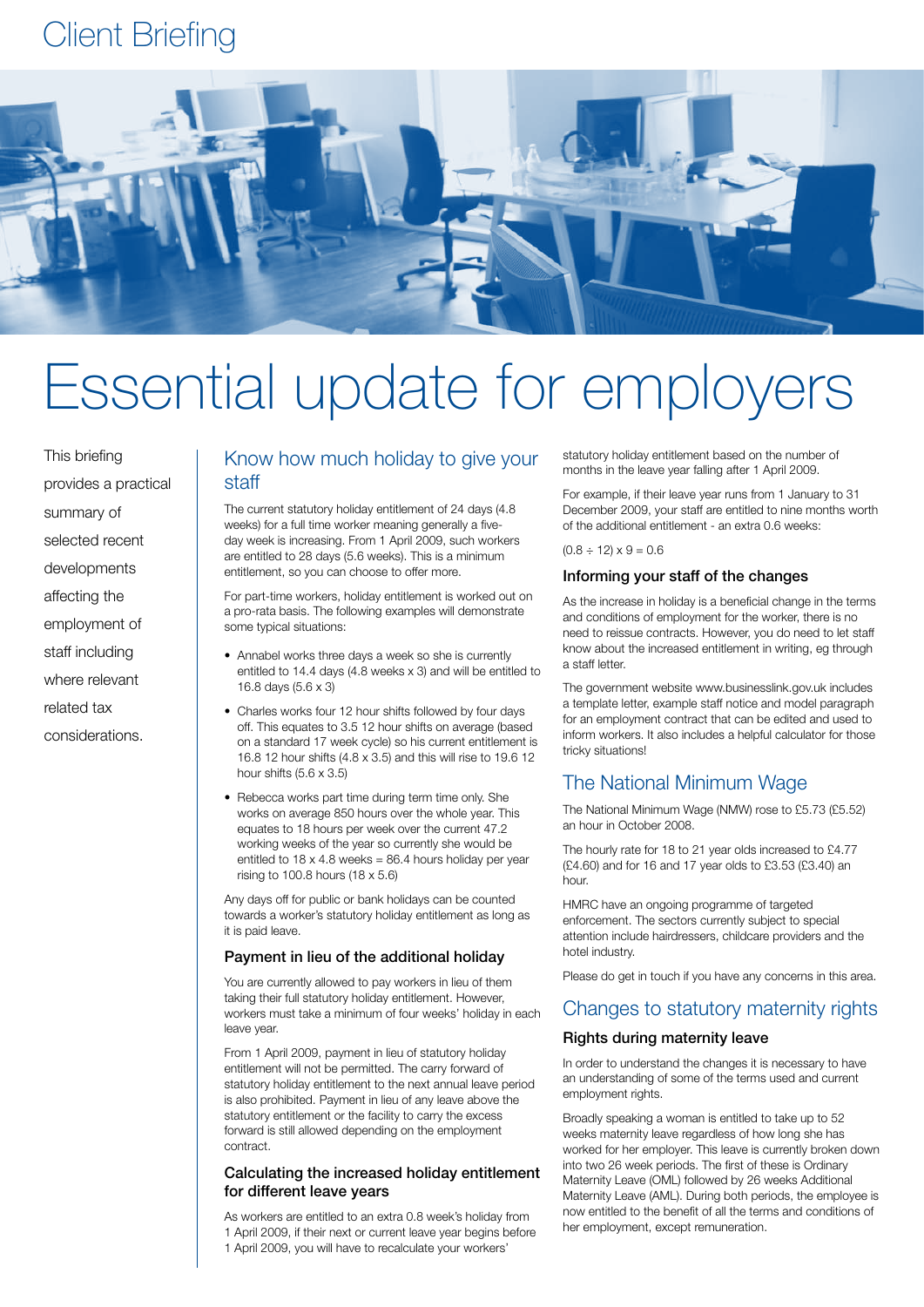

#### Statutory Maternity Pay entitlement

The first priority is then to establish what she must be paid. A woman with sufficient earnings who worked for her current employer before she became pregnant, is entitled to be paid Statutory Maternity Pay (SMP) for up to 39 weeks. For most women, except for those on very low salaries, the first six weeks of her leave is paid at 90% of her average earnings and then the other 33 weeks generally at £117.18 for 2008/09 (from 6 April 2009 this is expected to be £123.06). Entitlement to SMP is dependent on still being on leave from work, so apart from any occasional days at work to 'keep in touch' with her employer, once she returns to work any unused entitlement to SMP is lost.

Employers are entitled to claim the majority of SMP costs back from HMRC via the PAYE system (either 92% or 104.5% of SMP costs depending on the employer's circumstances). Where an employer has contractually agreed to pay more than the statutory entitlement, for example paying half pay throughout the leave period, then only the SMP element would be recoverable.

#### What are the current rules on holiday rights?

For babies due on or after 5 October 2008 a woman will be entitled to accrue her full contractual holiday entitlement throughout her AML as well as during the period of her OML.

#### Example

Helen is due to start her maternity leave on 1 July 2009. Her employer's annual holiday leave period runs from 1 April 2009 to 31 March 2010 and her annual contractual holiday entitlement is 30 days plus 8 statutory bank holidays. If she takes her full maternity leave entitlement of OML and AML she will accrue holiday of 38 days for the leave period.

However, following changes to the statutory holiday entitlement rules, there can be no carry forward of the 28 day statutory entitlement beyond 31 March 2010. As Helen is planning to still be on maternity leave at that point, the whole of the 28 day statutory period needs to be taken before she starts her maternity leave. The 10 days entitlement in excess of the statutory minimum can either be paid or taken on return to work depending on her employment contract.

The holiday period would need to be paid at her normal salary rate. Although SMP costs are mainly funded by HMRC, payment for holidays will need to be paid for by the employer.

The increased holiday rights is one example of the contractual benefits which now apply to both the OML and AML periods. Other benefits such as medical insurance cover must also continue through into the AML period.

If you would like any help with this complex area please do get in touch.

#### What about the paternity rights?

Under the Work and Families Act 2006 the government proposes to introduce additional paternity leave and pay. Under the proposals, if the mother returns to work at the end of her first six months of maternity leave the father will be entitled to take up to six months leave, three of which would be unpaid.

The government has also indicated that paid maternity leave would also be extended from 39 to 52 weeks "before the end of this parliament". This was originally planned for 2009 implementation, but has now been deferred a year and will apply to babies due from April 2010.

# Salary sacrifice

#### Surely acquiring new skills must be tax deductible?

Employees who want to further their careers may need to develop new skills by means of some additional training. The tax treatment of these costs depends on how they are paid for and how relevant they are to the job.

#### Do you pay for training for your employees?

If you do then these are tax deductible for your business. Generally your employees are not taxed on the value of the training, providing it relates to their current role or to some activity they may have to perform as part of their job.

#### What if employees pay for the training themselves?

The same does not apply in this case. Unfortunately an employee cannot claim tax relief for training costs unless the training was actually carried out in the performance of their job, as opposed to preparing them to do the job. So it is highly unlikely that an employee who pays training costs personally will obtain any tax relief for the costs.

#### Salary sacrifice

An alternative would be to agree with the employee, in advance of them undertaking the training, for the employer to pay for the training and the employee to reduce their salary to compensate.

As you can see from the comparison below both the employer and employee are better off after the salary sacrifice due to the tax and National Insurance (NI) savings.

|                        | Pre salary<br>sacrifice £ | Post salary<br>sacrifice £ |
|------------------------|---------------------------|----------------------------|
| Salary                 | 20,000                    | 18,500                     |
| Training costs paid    | 1,500                     | 1,500                      |
| Employer's NI at 12.8% | 1,891                     | 1,699                      |
| Employee's NI at 11%   | 1,625                     | 1,460                      |
| Employee's tax saved   |                           | 330                        |
| Total employer cost    | 21,891                    | 21,699                     |

It is vital that salary sacrifice arrangements are implemented correctly. Please contact us if you would like to discuss this further.

# Agency workers' rights

The Agency Workers' Directive has been passed by the European Parliament. In the UK this will give agency workers equal rights to permanent staff after 12 weeks with an employer. Equal rights will mean the same entitlement to pay and basic working and employment conditions. The date has not yet been set for implementation in the UK.

# Dispute resolution procedures

Acas (Advisory, Conciliation and Arbitration Service) has made available a revised Code of Practice dealing with discipline and grievance procedures. The new code will ultimately aim to encourage businesses and individuals to resolve disputes internally, saving money and time.

The Code has been approved by the Secretary of State for Business, Enterprise and Regulatory Reform.

The revised Code provides broad principles on discipline and grievance handling in the workplace. The Code will be backed up by a non-statutory Acas guide providing more detailed good practice advice.

The Code is due to come into effect in April 2009.

## **Redundancy**

There have been many changes to employment law and regulations in the last few years. A key area is the freedom or lack of freedom to make an individual redundant.

An employee's employment can be terminated at any time but unless the redundancy is fair an Employment Tribunal may find the employer guilty of unfair dismissal.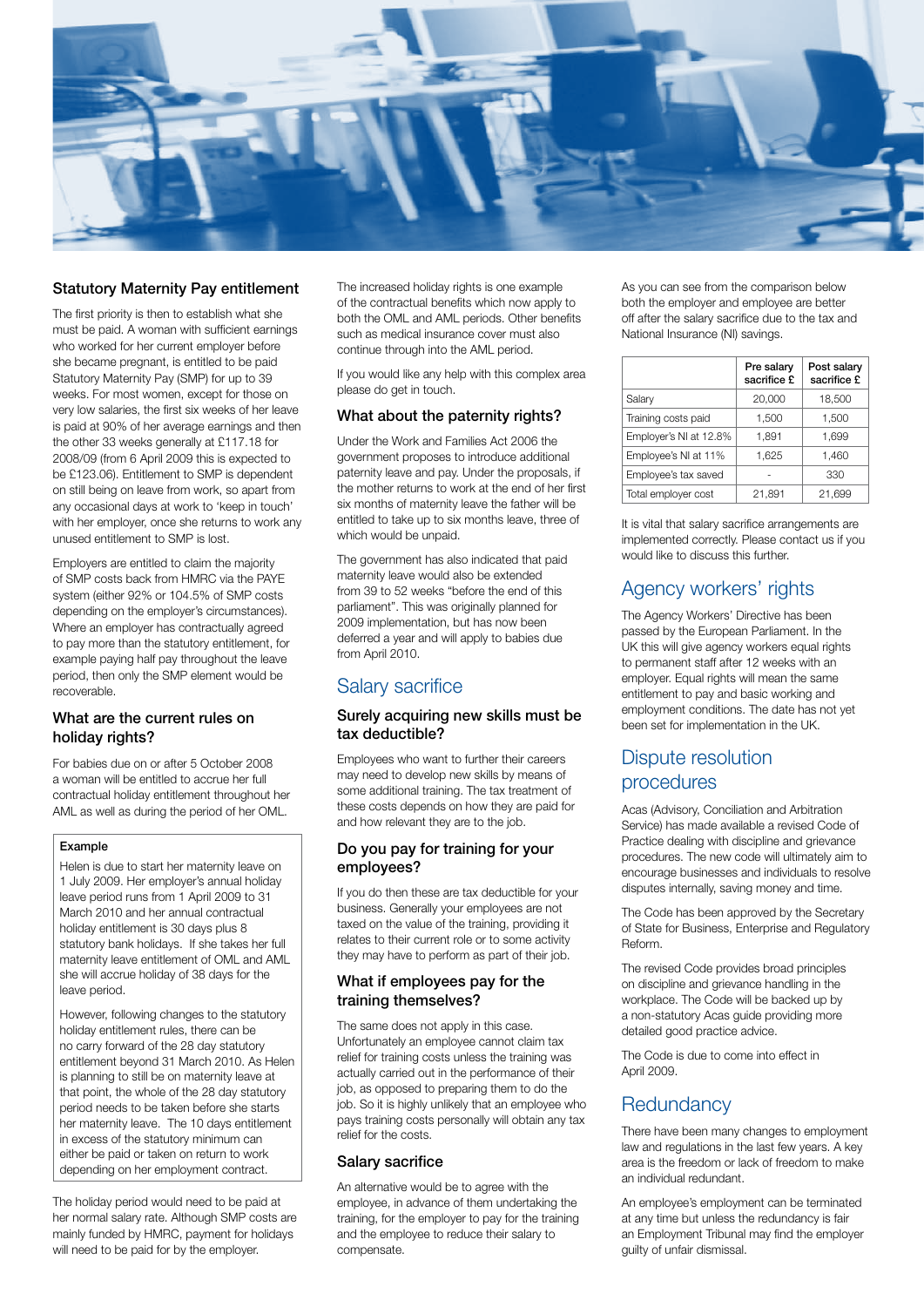

#### What is Redundancy?

Under the Employment Rights Act 1996, redundancy arises when employees are dismissed because:

- the employer has ceased, or intends to cease to carry on the business for the purposes of which the employee was so employed or
- the employer has ceased, or intends to cease, to carry on the business in the place where the employee was so employed or
- the requirements of the business for employees to carry out work of a particular kind has ceased or diminished or are expected to cease or diminish or
- the requirements of the business for the employees to carry out work of a particular kind, in the place where they were so employed, has ceased or diminished or are expected to cease or diminish.

In other words, the business reasons for redundancy do not relate to an individual but to a position(s) within the business.

#### Consultation - Legal Requirements

Employers who propose to dismiss as redundant 20 or more employees at one establishment have a statutory duty to consult representatives of any recognised independent trade union or other elected representatives of the affected employees.

Consultation should begin in good time and must begin:

- at least 30 days before the first dismissal takes effect if 20 to 99 employees are to be made redundant at one establishment over a period of 90 days or less
- at least 90 days before the first dismissal takes effect if 100 or more employees are to be made redundant at one establishment over a period of 90 days or less.

Employers also have a statutory duty to notify the Department for Business, Enterprise and Regulatory Reform (BERR) if they propose to make 20 or more workers redundant at one establishment over a period of 90 days or less.

If an employer fails to consult, a Tribunal has discretion to make a protective award of up to 90 days pay.

It is good practice in all organisations however, regardless of size and number of employees to be dismissed, for employers to consult with employees or their elected representatives at an early enough stage to allow discussion as to whether the proposed redundancies are necessary at all. They should ensure that individuals are made aware of the contents of any agreed procedures and of the opportunities available for consultation and for making representations. It must be remembered that redundancy is a form of dismissal and therefore all employers must follow a disciplinary and dismissal procedure which satisfies the requirements of the Dispute Resolution Regulations 2004, namely to include a letter setting out the reasons for the potential redundancy, a meeting and an appeals process.

#### Disclosure of Information

Employers have a statutory duty to disclose in writing to the appropriate representatives the following information so they can play a constructive part in the consultation process:

- the reasons for the proposals
- the number and descriptions of employees it is proposed to dismiss as redundant
- the total number of employees of any such description employed at the location in question
- the way in which employees will be selected for redundancy
- how the dismissals will be carried out and over what timescale
- the method of calculating the amount of redundancy payments (other than statutory redundancy pay) to be made.

To ensure that employees are not unfairly selected for redundancy, the selection criteria should be objective, fair and consistent. They should be agreed with employee representatives and an appeals procedure should be established.

Examples of such criteria include attendance and live disciplinary records, experience and capability. The chosen criteria should be measurable and consistently applied. Non-compulsory selection criteria include voluntary redundancy and early retirement, although it is sensible to agree management's right to decide whether or not such an application is accepted or not.

Employers should also consider whether employees likely to be affected by redundancy could be offered suitable alternative work within the organisation or any associate company.

Employees who are under notice of redundancy and have been continuously employed for more than two years, qualify for a reasonable amount of paid time off to look for another job or to arrange training.

#### Unfair Selection for Redundancy

An employee will be deemed to have been unfairly selected for redundancy for the following reasons:

- participation in trade union activities
- carrying out duties as an employee representative for purposes of consultation on redundancies
- taking part in an election for an employee representative
- taking action on health and safety grounds as a designated or recognised health and safety representative
- asserting a statutory employment right
- discrimination
- maternity-related grounds.

#### The Right to a Redundancy Payment

Employees who have at least two years' continuous service qualify for a redundancy payment.

The entitlement is as follows:

- For each complete year of service until the age of 21 half a week's pay
- For each complete year of service between the ages of 22 and 40 inclusive - one week's pay
- For each complete year of service over the age of 41 one and a half weeks' pay.

A week's pay is that to which the employee is entitled under his or her terms of contract as at the date the employer gives minimum notice to the employee. The maximum statutory limit for a week's pay is £350 with effect from 1 February 2009 and the maximum service to be taken into account is 20 years. This means that the maximum statutory payment cannot exceed 30 weeks' pay or £10,500. This figure is reviewed annually and employers may, of course, pay in excess of the statutory minimum.